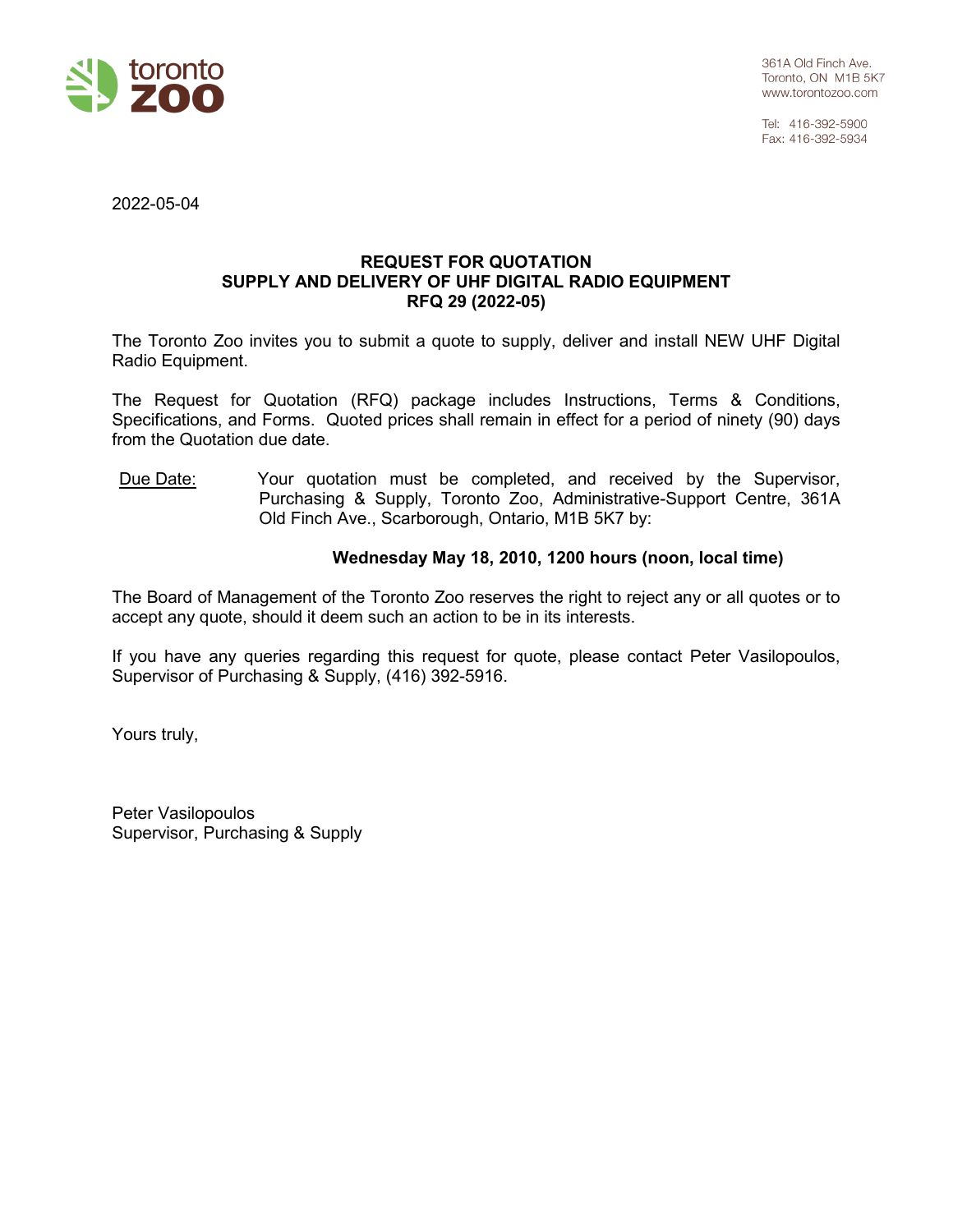2022-05-04<br>Page 2 of 16

Table of Contents

| <b>SECTION</b>          | <b>DESCRIPTION</b>                               | PAGE (S) |
|-------------------------|--------------------------------------------------|----------|
| <b>RFP LETTER</b>       | <b>Invitation Letter</b>                         |          |
|                         |                                                  |          |
| <b>T.O.C.</b>           | <b>Table of Contents</b>                         | 2        |
| 1.0                     | <b>Instructions</b>                              | 3        |
| 2.0                     | <b>Terms &amp; Conditions</b>                    | 5        |
| 3.0                     | <b>Project Requirements</b>                      | 8        |
| 4.0                     | <b>Submission Forms</b>                          | 10       |
| <b>Submission Label</b> |                                                  | 13       |
|                         | Notice of No Bid                                 | 14       |
| <b>Appendix A</b>       | References                                       |          |
| <b>Appendix B</b>       | <b>Contractors Qualifications and Experience</b> |          |
|                         |                                                  |          |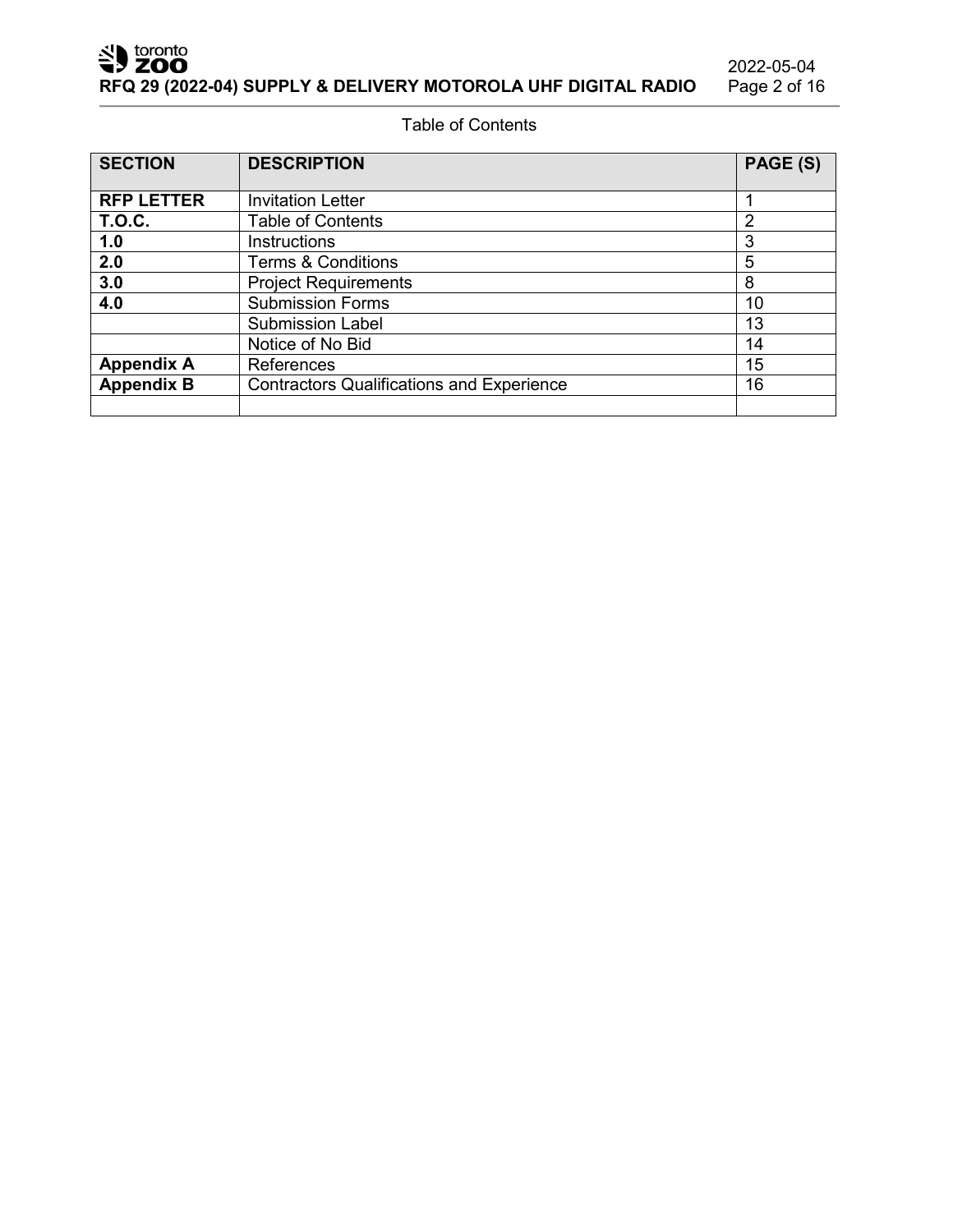# **INSTRUCTIONS**

- 1. Ensure that you have received all s**ixteen (16) pages** of the RFQ package.
- 2. Complete ALL FORMS in section 4.0 and submit by due date.<br>3. Your quotation must be completed and received by Wednesd
- 3. Your quotation must be completed, and received by Wednesday, 2022-05-18, 1200 hours (noon, local time)

Submission – Temporary process - In view of the current situation with COVID 19 and to limit personal interaction, on an temporary basis submissions for this Request for Quotation can be submitted electronically by email in a PDF file, prior to the submission deadline to the following email address

### [bids@torontozoo.ca](mailto:bids@torontozoo.ca)

and note the following: Subject of the file to be: **RFQ# - Title of RFQ – Vendor name.**

- a. Amendments to a Quotation may be submitted via the same methods, at any time prior to the Closing Time.
- b. It is the Supplier's sole responsibility to ensure its Bid is received by the Submission Deadline in accordance with the requirements of this RFQ. The receipt of Bids can be delayed due to a number of factors including "internet traffic", file transfer size and transmission speed. The Supplier should allow sufficient time to download, complete and upload, as applicable, the submission forms comprising its Bid and any attachments.

A Bid will only be considered to be submitted once it has been received by the Toronto Zoo. The time of such receipt is reflected by the time received stamped by the Toronto Zoo's email application

- 4. If the Toronto Zoo determines that an amendment is required to this RFP, the Toronto Zoo representative will issue post a written addendum on the Toronto Zoo website, <https://www.torontozoo.com/business> that will form part of this RFP. No amendment of any kind to the RFP is effective unless it is posted in a formal written addendum on the Toronto Zoo website. Upon submitting a Proposal, Proponents will be deemed to have received notice of all addenda and acknowledged on the submission form.
- 5. Quotations must not be submitted by facsimile.
- 6. Radio equipment must be **NEW** (not reconditioned or used).
- 7. Toronto Zoo reserves the right to award in whole or in part on the basis of the bids received, Lump Sum Price or Breakdown Price.
- 8. All Prices submitted shall be quoted in Canadian currency.
- 9. Use the attached submission label, when you submit your response in a sealed envelope or package and deliver to the Toronto Zoo. – **N/A**
- 10. Quotation prices shall remain in effect for a period of ninety (60) days from the Quotation due date.
- 11. Include product information, samples, and pictures, as necessary.
- 12. Provide references of at least three (3) clients for whom your company has performed similar work. References must include three (3) different installations, client company name, contact name, address and e-mail address.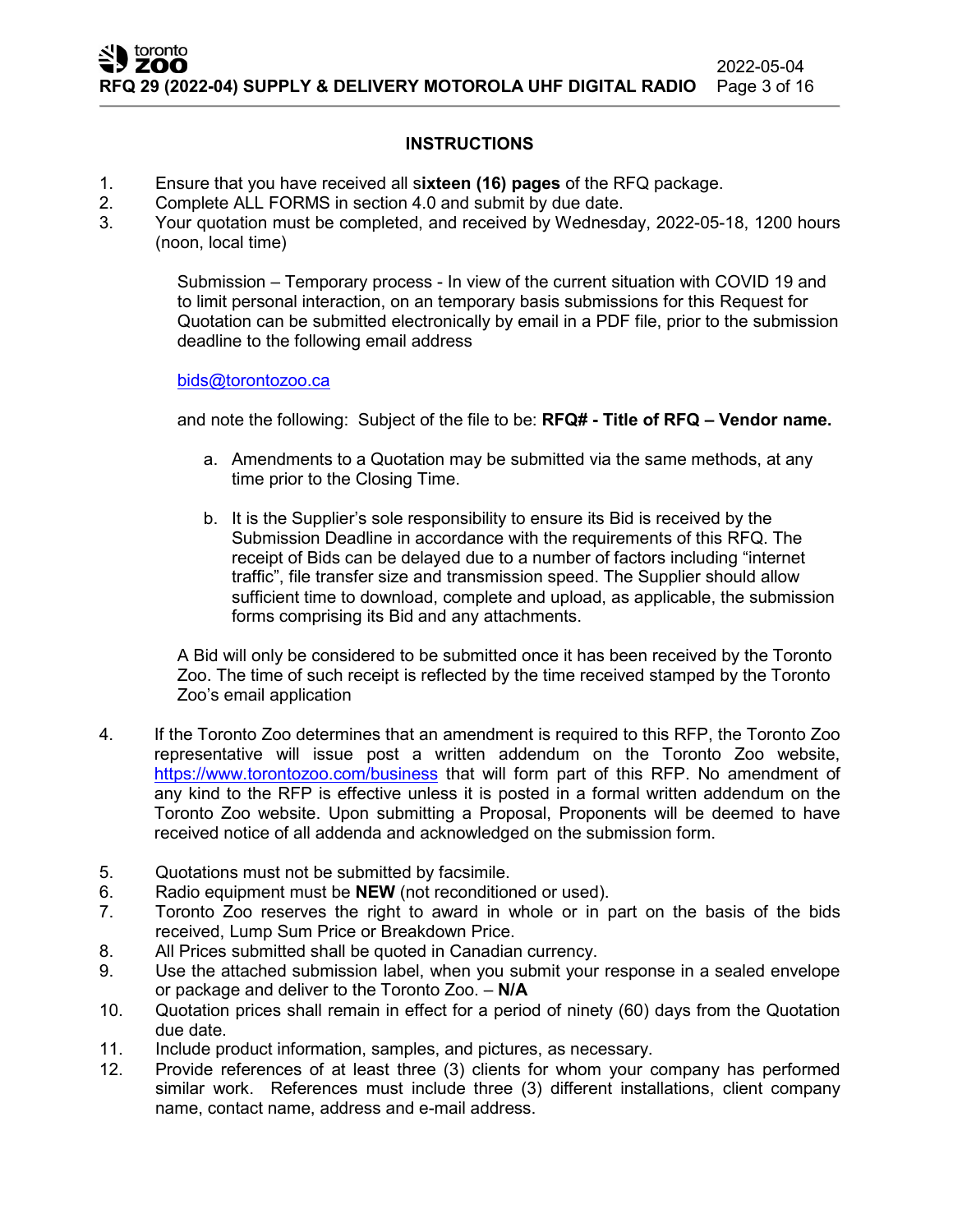#### toronto ZOO 2022-05-04<br>Page 4 of 16 **RFQ 29 (2022-04) SUPPLY & DELIVERY MOTOROLA UHF DIGITAL RADIO**

- 13. Award of bids shall be based on:
	- a. Vendor's ability to meet the specifications and requirements stated in the RFQ, including but not limited to the requirements indicated in Appendix 1;
	- b. Product quality and satisfaction of current industry standards;
	- c. (c) Vendor's historic performance in delivering the defined services and honoring the defined terms and conditions of prior executed Agreement(s) with the Toronto Zoo;
	- d. (d) Overall cost, including as appropriate: purchase price, order pick up and transport costs, installation costs and maintenance costs;
	- e. (e) Proposed lead-times and strategic delivery capabilities;
	- f. (f) Availability of products and service;
	- g. (Sustainability and
	- h. Any other evaluation criteria the Toronto Zoo deems, in its sole and absolute discretion, necessary to evaluate a vendor's offer.
- 14. It is the responsibility of the Bidder to understand all aspects of the RFQ and to obtain clarification if necessary before submitting their quotation.
- 15. For any questions concerning the contract terms and conditions of this RFQ, please contact:

Peter Vasilopoulos Supervisor, Purchasing & Supply T: 416-392-5916 E-mail: [pvasilopoulos@torontozoo.ca](mailto:pvasilopoulos@torontozoo.ca)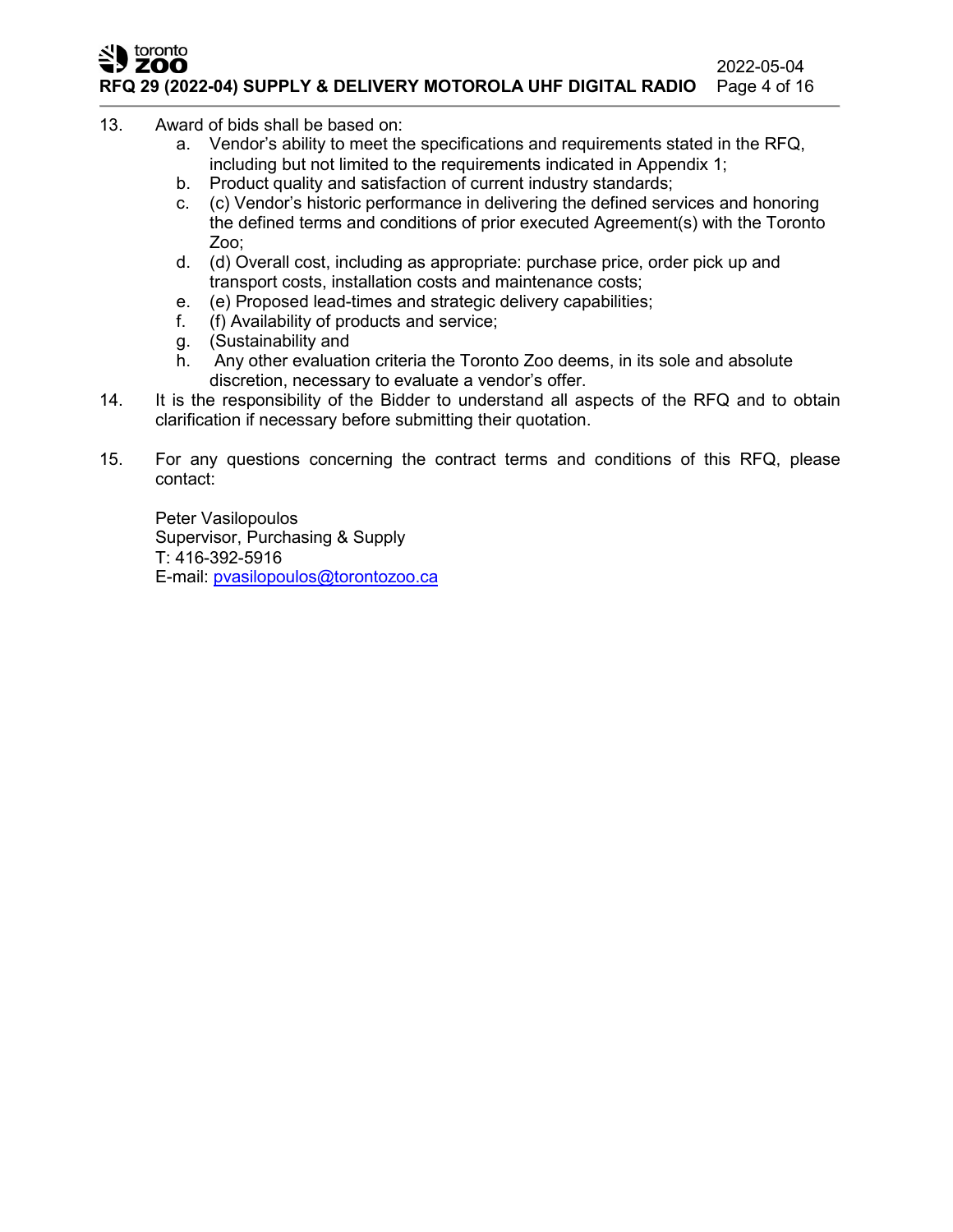### **2.0 TERMS AND CONDITIONS**

- **2.1 Definitions**: Wherever used in the Request for Quotation the word **"Board"** means the Board of Management of the Toronto Zoo and the word **"Vendor" or "Contractor"** means the person or persons or Corporation to whom the purchase order is issued.
- **2.2 Vendor Assurance:** Unless otherwise stated, the goods, material, articles, equipment, work or services, specified or called for in or under this Quotation, shall be delivered or completely performed, as the case may be, by the Vendor as soon as possible and in any event within the period set out herein as the guaranteed period of delivery or completion.
- **2.3 Country of Origin:** Wherever possible, the goods, services, materials, articles or equipment, specified or called for in or under this Quotation, shall be of Canadian origin and manufacture.
- **2.4 Delivery:** The prices stated in this Quotation cover the services, material, articles or equipment referred to herein, being delivered F.O.B. destination, freight, express, duty and all other charges prepaid, unless otherwise indicated herein. A detailed delivery ticket or piece tally, showing the exact quantity of goods, material, articles or equipment shall accompany each deliver. A receiver's receipt shall not bind the Board to accept the goods, material, articles or equipment covered thereby, or the particulars of the delivery ticket or piece tally therefore. The Vendor shall not be entitled to any interest upon any bill due to delay in its approval by the CEO of the Toronto Zoo or his designate.
- **2.5 Invoicing:** Unless otherwise indicated herein, the prices stated are payable in Canadian Funds at the head office of the Board. Any Goods and Services Tax applicable shall be shown as a separate item. The Vendor's GST registration number must be indicated on the invoice.

The Vendor shall clearly show any special charges such as packaging and freight, where applicable, as separate items on the invoice.

Payments to non-resident Vendors may be subject to withholding taxes under the Income Tax Act (Canada). Unless a non-resident Vendor provides the Board with a letter from Revenue Canada, Taxation waiving the withholding requirements, the Board will withhold the taxes it determines are required under the Income Tax Act (Canada).

- **2.6 Notice of Delivery:** The Vendor shall notify the Purchasing Agent of the Board at the address given for the mailing of invoices, in writing as soon as possible of the details of the shipment of the goods, materials, articles or equipment.
- **2.7 Right to Cancel:** The Board shall have the right to cancel at any time this Quotation or any contract or any part of any contract resulting form this Quotation in respect of the goods, material, articles, equipment, work or services set out in this Quotation or any such contract or part of such contract, not delivered or performed at the time of such cancellation, and the Board will not be responsible to make any payments in respect of any such goods, materials, articles, equipment, work or services and shall not incur any liability whatsoever in respect thereto.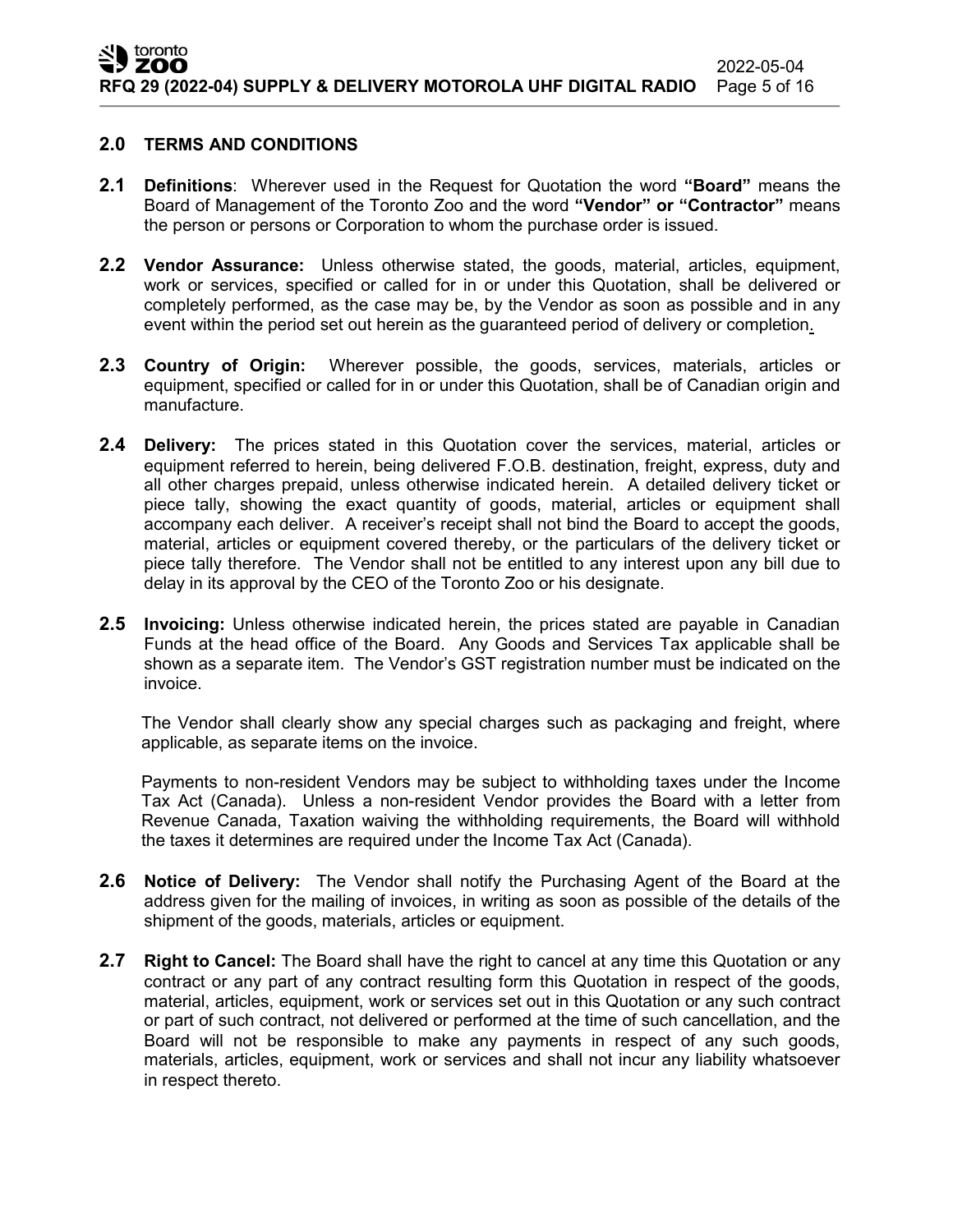In the event that the Vendor fails or neglects by any act or omission to comply with any of the conditions set out herein, this Quotation or any contract resulting from this Quotation may be unconditionally cancelled by the Board without notice to the Vendor.

- **2.8 Official Agreement:** No verbal arrangement or agreement, relating to the goods, material, articles, equipment, work or services, specified or called for under this Quotation, will be considered binding, and every notice advice or other communication pertaining thereto, must be in writing and signed by a duly authorized person.
- **2.9 Indemnity:** The Vendor shall at all times well and truly save, defend, keep harmless and fully indemnify the Board, the City of Toronto, Toronto Region and Conservation Authority and their servants, employees, officers or agents, hereinafter called the "Indemnities", from and against all actions, suits, claims, demands, losses, costs, charges, damages, and expenses, brought or made against or incurred by the Indemnities, its or their servants, officers, employees, agents or invitees in any way relating, directly or indirectly, to goods, material, articles or equipment supplied or to be supplied, or to the supplying of goods or services, pursuant to this Quotation, or any other claim, action, suit, demand, loss, cost, charge, damage or expense relating to copyright, trademark or patent with regard directly or indirectly with any such goods, services, material, articles or equipment or the supply or performance thereof.
- **2.10 Liability for Acts of Vendor Employees, Contractors or Agents**: The Vendor acknowledges responsibility and accepts liability for the acts of any of its employees, contractors and agents while on Toronto Zoo property. The Toronto Zoo reserves the right to request background checks for any individual providing the services requested on behalf of the Vendor.
- **2.11 Guaranty of Quotation:** All goods, material, articles, equipment, work or services, specified or called for in or under this Quotation, shall be supplied or performed at the price or process and on the basis set forth or referred to in and in accordance with the Offer and this Quotation. The basis on which this Quotation is given shall include any specifications, plans, price schedules, samples, addenda or other details pertaining thereto, or provided in connection therewith.
- **2.12 Right of Notice:** Any notice that the Board may be require or desire to give to the Vendor shall for all purposes to be deemed to have been sufficiently and properly given and afforded by registered mail addressed to the Vendor at the address shown for the Vendor on this form and shall therefore be presumed to have been received by the Vendor on the third day following such registration.
- **2.13 Formal Contract:** The Vendor may be required and shall, if requested by the solicitor for the Board so to do, to execute and enter into a formal contract that is satisfactory to the solicitor for the Board, in order to document the contract resulting from this Quotation and to embody indemnity and related provisions that in the opinion of such solicitor are required to protect the Board.
- **2.14 Charity Status:** The Toronto Zoo is a registered charitable organization (registration #BN 119216398RR0001) and accordingly may be eligible for preferred pricing which should be reflected in the Quotation as submitted.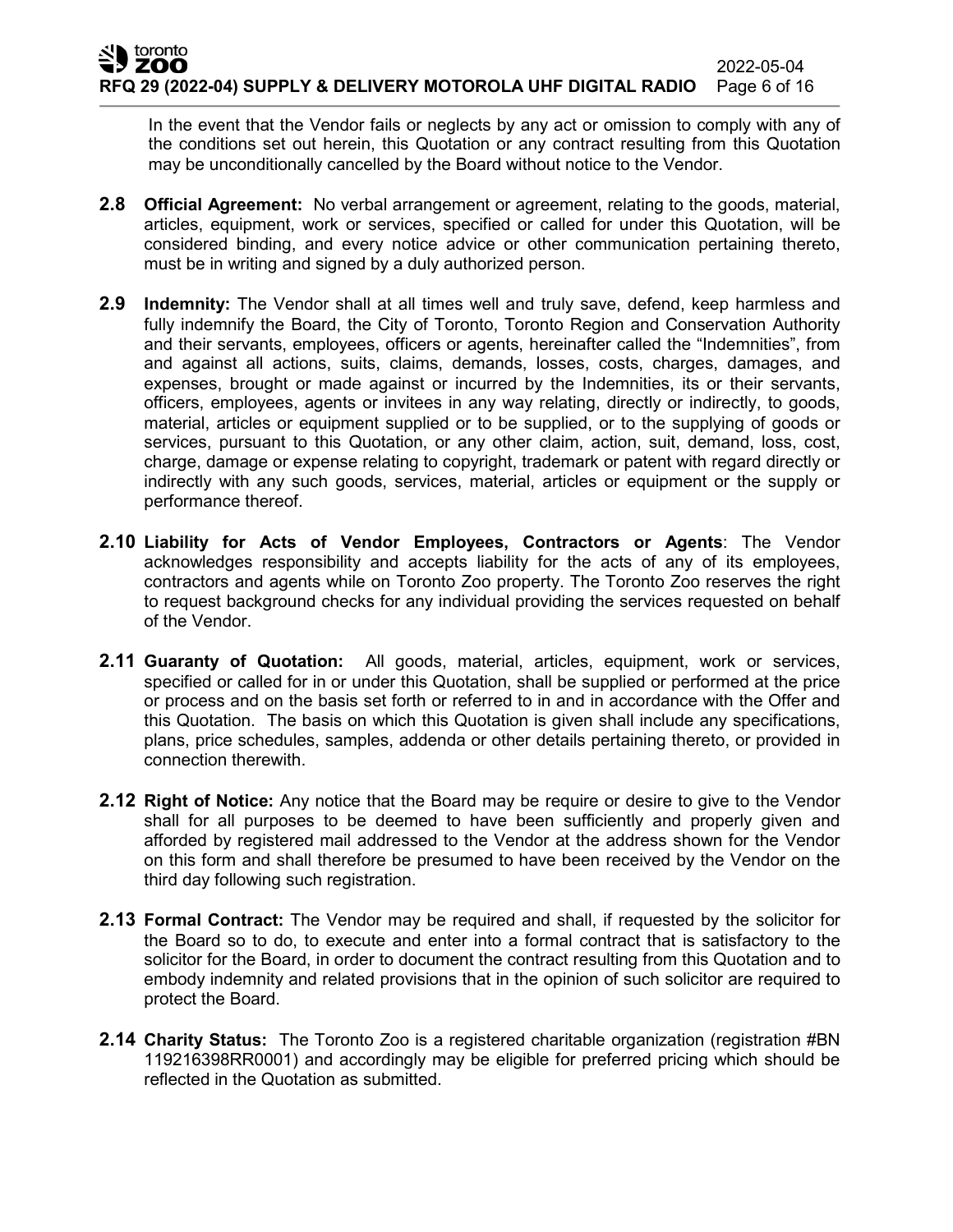**2.15 Education Institute Status:** The Toronto Zoo is a registered educational institute and accordingly may be eligible for preferred pricing which should be reflected in the Tender as submitted.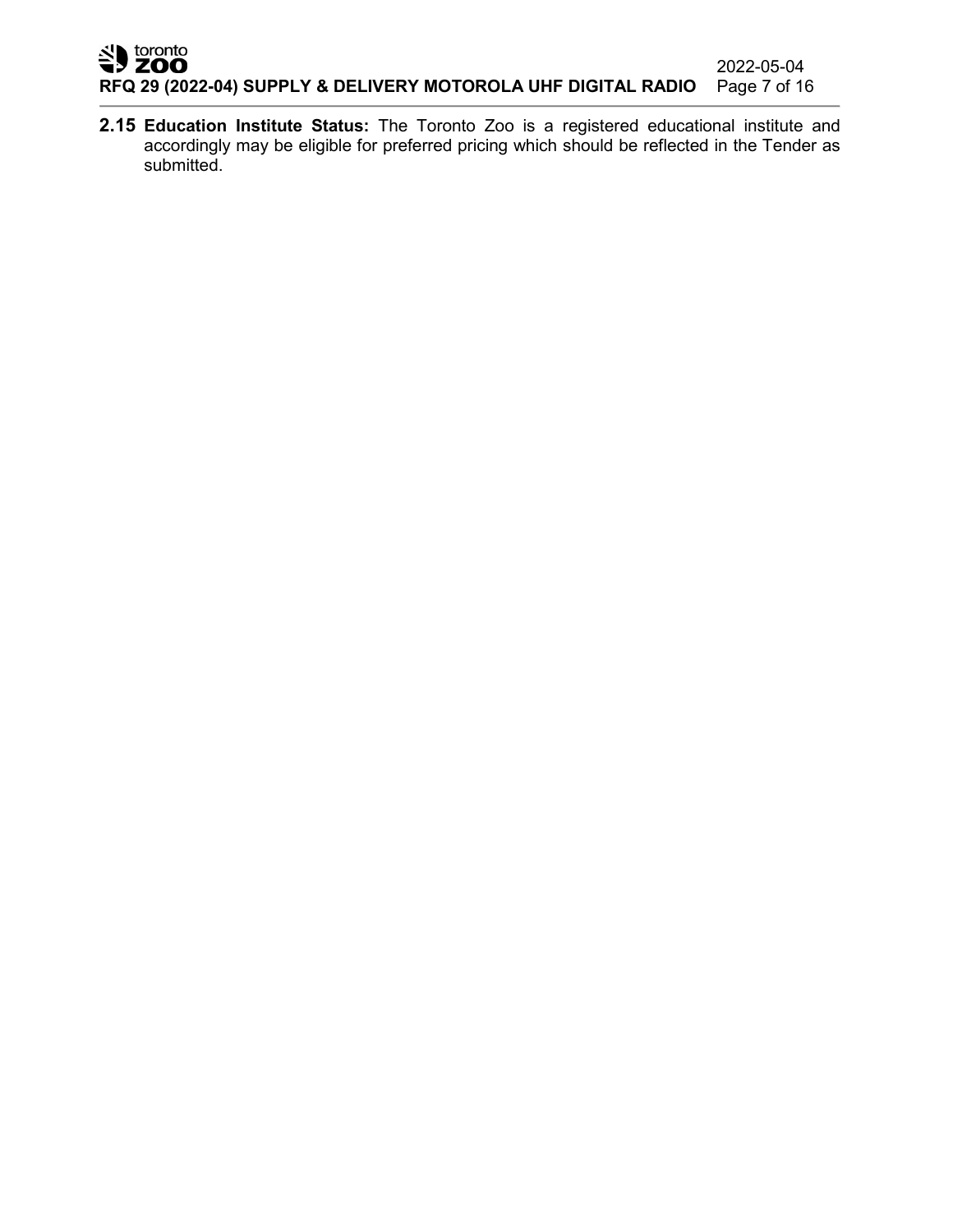# **3.0 PROJECT REQUIREMENTS**

This quotation is for the replacement of UHF Digital Radio Equipment System to meet the on-site communication needs of the Safety & Security Branch of the Toronto Zoo. Your submission must include full details on all equipment requested and your quote should include separate pricing for each of the items specified as follows:

- 1) **Motorola XPR 7550E** (AAH56RDN9RA1AN)**-**UHF portable radio 160 channel with 4 watts, Display, IMPRES 2200 Mah Li-ion battery (PMNN4491), 2.5" belt clip and long antenna
- 2) **Supply and Install Mototrbo SLR 5700 UHF repeaters or equivalent:** 25-40 watts
- 3) **Warranty** provide extension to 5 years.
- 4) **Radio Programming:** All portable and mobiles radios and repeaters will be programmed to specifications provided by the Toronto Zoo. This programming will include licensed Channels 1 & 2. In addition each unit will be programmed for simplex channels.
- 5) Must be compatible with voice logger TRR-08 (AMOS-1) currently interfaced with 4 CDM 1550 mobile radios. To be interfaced with 4 new XPR 4500 mobile radios.
- 6) Must interface on our current telephone switch. Currently we are using a Zetron (1516 Sentri Voice) interconnect on an existing telephone analog extension.
- 7) Must be compatible with the present Argus Switched Mode Battery Charger for the repeater.

At no time will Zoo's radio system be left inactive or inoperable to Toronto Zoo staff for any period. As well, ensure the following:

- maintain access to either channel one or two during the installation of new radio equipment.
- cut-over time must be scheduled at times suitable to the Zoo and must be minimal in duration.
- appropriate signage posted at device notifying potential users of its unavailability; and
- notifying the Toronto Zoo of the device's unavailability and the approximate estimate duration of device unavailability.

# **3.1 SAFETY SPECIFICATIONS**

- 1. Ensure that awareness of public safety is considered during the construction period.
- 2. All necessary personal protective equipment must be worn at all times and MSDS sheets must be available on site as required.
- 3. The contractor is to abide by applicable Toronto Zoo Health & Safety Policies. Copies of the following policies will be provided:
	- SAFE-002 Health & Safety Hazard Reporting
	- SAFE-017 Contractors Safety
	- SAFE-018 Vehicles on Site
	- SAFE-007 Working in Confined Space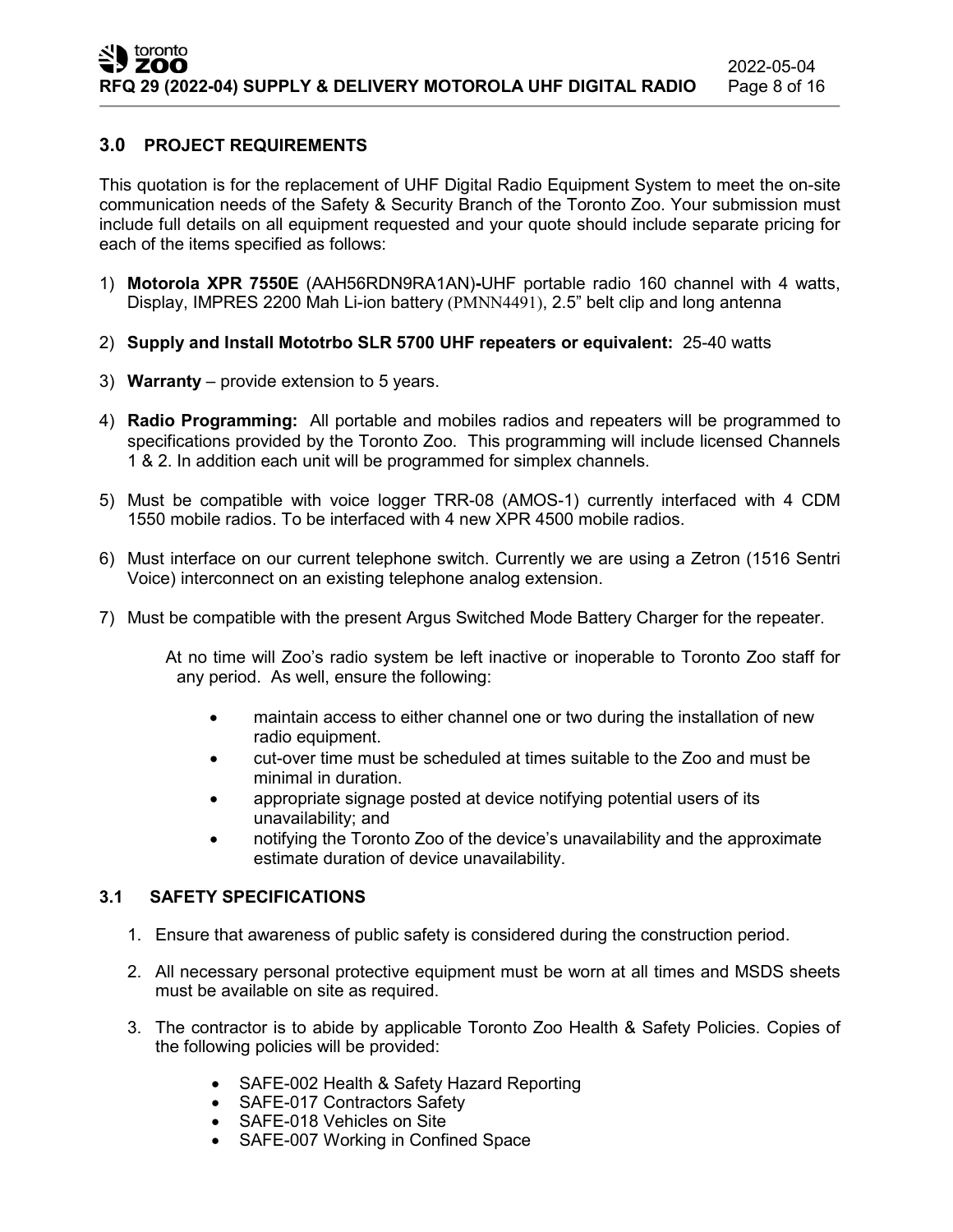

- SAFE-025 Hot Work
- SAFE-013 Equipment Lockout/Tagout

# **3.2 OTHER INFORMATION**

1. The successful bidder must demonstrate the ability to complete the work to standards acceptable to the Zoo and prove past performance in the completion of similar types of work for other clients by providing relevant examples of work and references. The successful bidder must also demonstrate and guarantee that they can produce the work in the allotted time.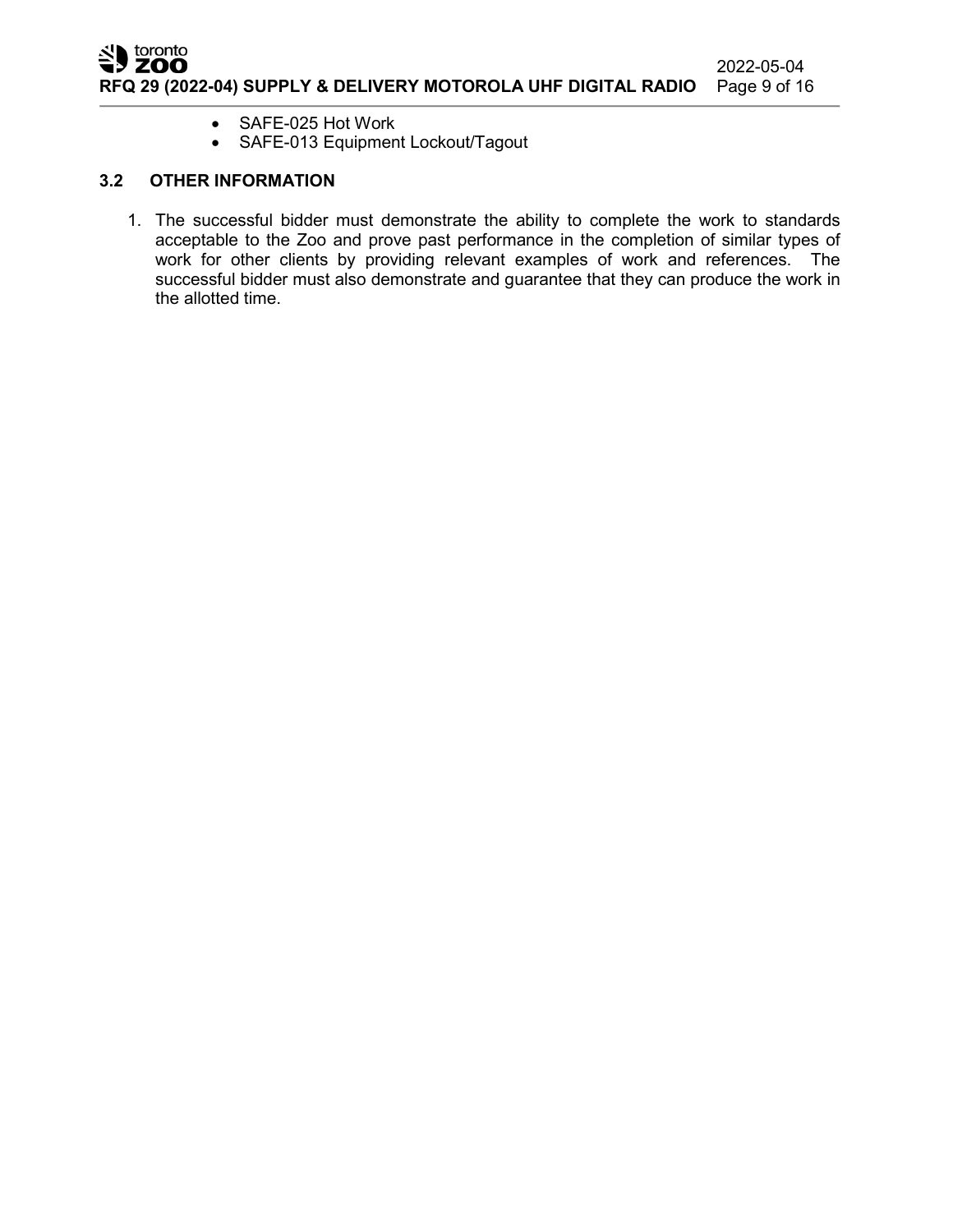toronto ZOO 2022-05-04 **RFQ 29 (2022-04) SUPPLY & DELIVERY MOTOROLA UHF DIGITAL RADIO** Page 10 of 16 **SUBMISSION FORMS**

### **4.0 SUBMISSION FORMS:**

**COMPANY INFORMATION**

- a. I/We, hereby, submit the Quotation and will comply with all terms, conditions, specifications and drawings (when provided) as set out within the Board's Quotation.
- b. I/We, hereby, have received, allowed for and included as part of our submission all issued Addendum numbered **with the State** of the set of the set of the set of the set of the set of the set of t
- c. This form must be completed, properly signed and received on or before the date and time specified or your Quotation will not be considered. Quotation prices shall remain in effect for a period of ninety (90) days from the Quotation due date.
- d. The Board of Management of the Toronto Zoo reserves the right to reject any or all Quotations or to accept any Quotation, should it deem such action to be in its interests.
- e. By signing and submitting this FORM, you are agreeing to the release of your quotation information, as deemed necessary by the Board, in order to conduct business associated with this quotation or project.

| <b>UUMPANT INFURMATIUN</b>                   |           |
|----------------------------------------------|-----------|
| <b>Company Name:</b>                         |           |
| Name of authorized                           |           |
| <b>Signing Officer</b>                       | Title:    |
| Signature of authorized                      | Date:     |
| <b>Signing Officer:</b>                      |           |
|                                              |           |
| I have the authority to bind the corporation |           |
| <b>Contact Name:</b>                         | Title:    |
|                                              |           |
| Address:                                     |           |
|                                              |           |
|                                              |           |
| Telephone #:                                 | Fax #:    |
|                                              |           |
| Email:                                       | Web Site: |
|                                              |           |
| HST#:                                        |           |
|                                              |           |
|                                              |           |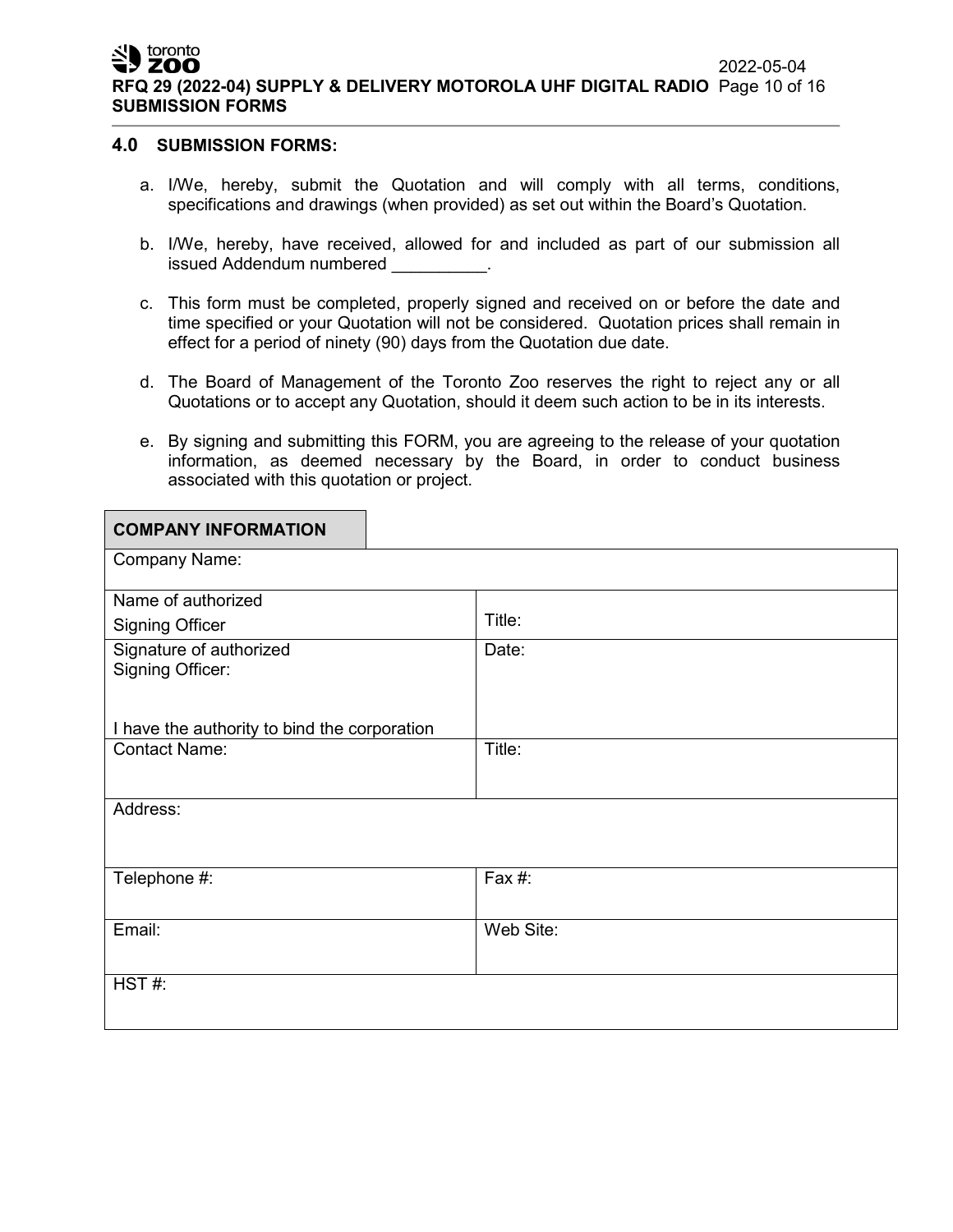# **4.1 QUOTATION PRICING**

# **Note - Motorola Equipment to match existing equipment**

| Item#            | $Q$ ty         | <b>Manufacturer</b><br><b>Product</b> | <b>DESCRIPTION</b>                                                                                                                                  | <b>Price</b><br>each/complete,<br><b>HST</b> extra |
|------------------|----------------|---------------------------------------|-----------------------------------------------------------------------------------------------------------------------------------------------------|----------------------------------------------------|
| 1                | 35             | AAH56RDN9RA1AN                        | MOT XPR7550E UHF 4W 403-512<br>Essential services enabled c/w<br>antenna, individual charger, lithium<br>ion batter, Motorola remote<br>speaker mic | \$                                                 |
| $\mathbf 2$      | 35             |                                       | <b>Programming Fee</b>                                                                                                                              | \$                                                 |
| 3                | 8              |                                       | Service Fee                                                                                                                                         | \$                                                 |
| $\boldsymbol{4}$ | $\mathcal{P}$  | AAR10QCGANQ1AN                        | <b>Supply and Install MOT SLR5700</b><br>403-470M 1-50W REPEATER ES<br>*PMUE4392* or equivalent: 25-40<br>watts with a two year warranty.           | \$                                                 |
| 5                | $\overline{2}$ | <b>HKLN4427-A</b>                     | <b>MOT CAPACITY PLUS SGL SITE</b><br>UPG FOR MOTOTRBO                                                                                               |                                                    |

# **4.1 OPTIONAL PRICING - ACCESSORIES**

| Qty | <b>Description</b>                                | Price each      |
|-----|---------------------------------------------------|-----------------|
|     | Accessories (for MOT XPR7550E radios)             | (excluding HST) |
| 10  | Spare Belt Clips - 2.5" (PMLN4652)                | \$              |
| 10  | Motorola UHF Stubby Antenna 440-490Mhz (PMAE4070) | \$              |
|     | Remote speaker microphone (PMMN4025)              |                 |

| <b>COMMITMENT TO DELIVER AND COMPLETE WORK</b> | YES / NO |
|------------------------------------------------|----------|
| Please confirm that you are able to deliver by |          |
| Friday May 27, 2022 or earlier                 |          |

| <b>WORKMANSHIP WARRANTY</b>                                                                                                                                               | <b>Specify</b><br>warranty |
|---------------------------------------------------------------------------------------------------------------------------------------------------------------------------|----------------------------|
| Unless, otherwise stated, workmanship and manufacture warranty period will<br>be for a minimum of two (2) year, shall commence from date of delivery and<br>installation. |                            |

| <b>OPTIONAL PRICING -EQUIPMENT EXTENDED WARRANTY</b>                                                                    | <b>Price each</b><br>(excluding HST) |
|-------------------------------------------------------------------------------------------------------------------------|--------------------------------------|
| <b>Warranty</b> extended for 3 years beyond manufacture, all equipment for $\frac{1}{3}$<br>total of five (5) warranty. |                                      |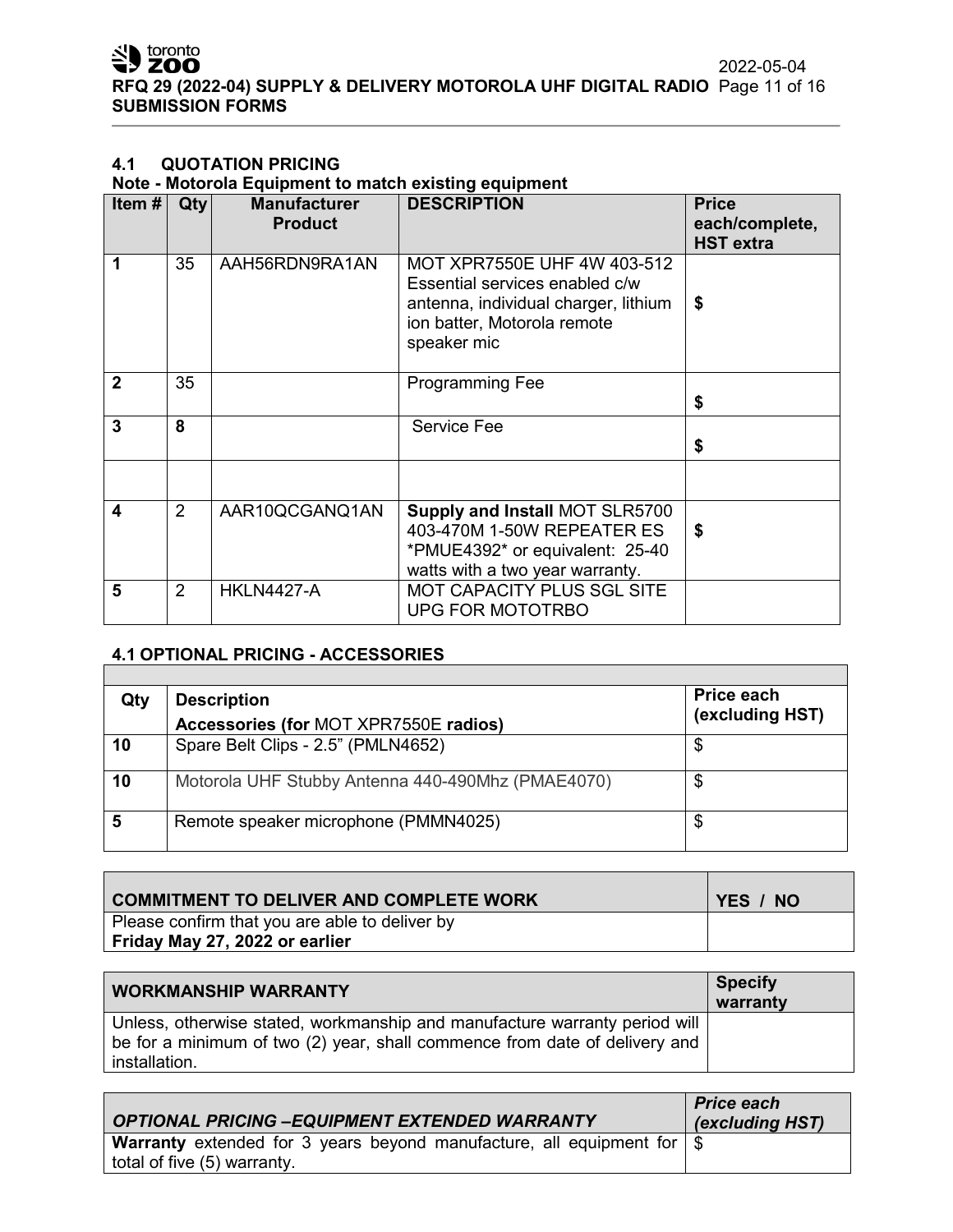### SD toronto 2022-05-04 **RFQ 29 (2022-04) SUPPLY & DELIVERY MOTOROLA UHF DIGITAL RADIO** Page 12 of 16

| <b>DISCOUNT</b>                                                                                          |  |  | <b>Discount</b> | <b>Days</b> |
|----------------------------------------------------------------------------------------------------------|--|--|-----------------|-------------|
| Discount allowed for prompt payment and period within which $\mid\%$<br>invoice must be paid to qualify. |  |  |                 |             |

| Name of Firm: |  |  |
|---------------|--|--|
|               |  |  |
|               |  |  |
|               |  |  |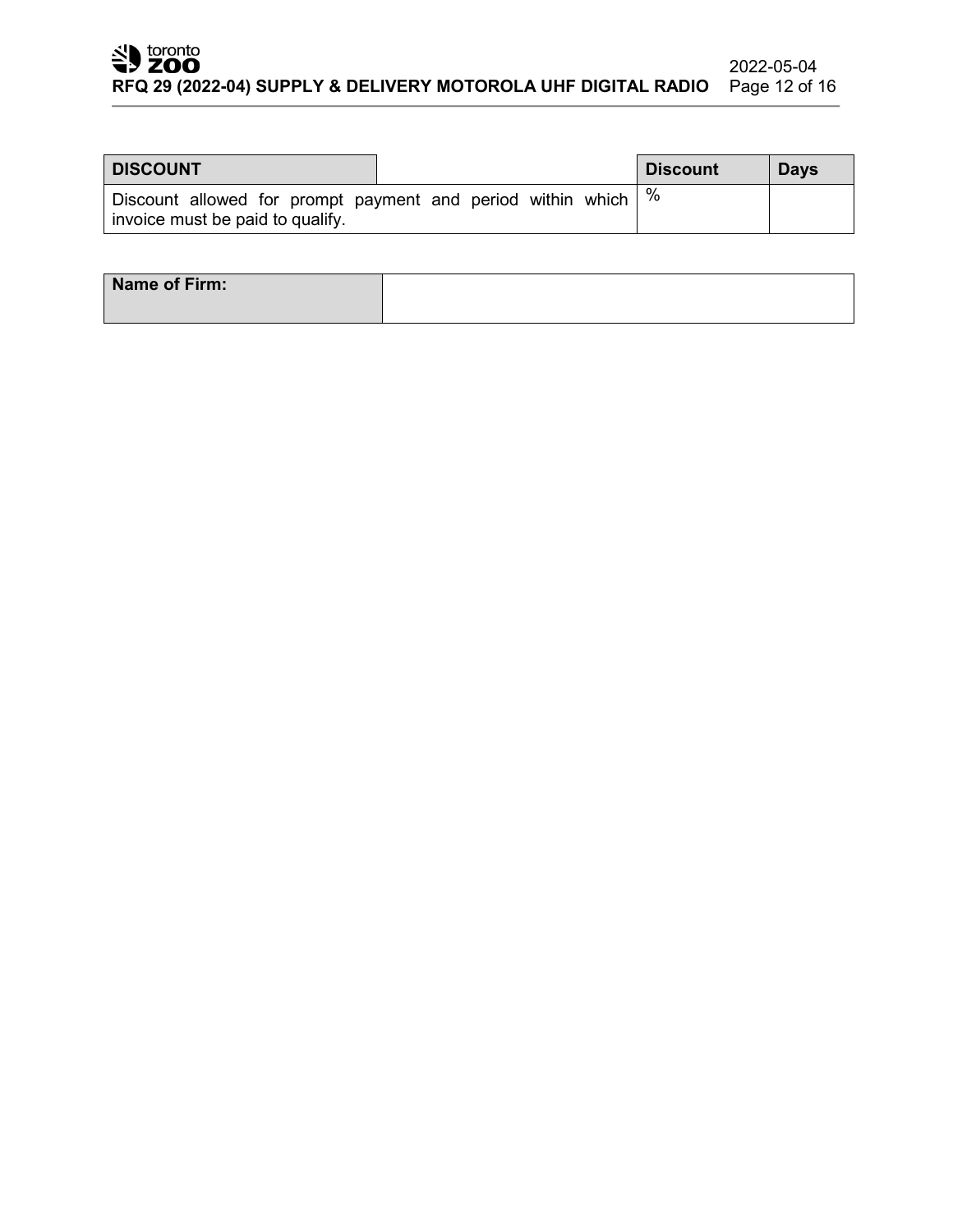# **SUBMISSION LABEL**

**INTENTIONALLY LEFT BLANK**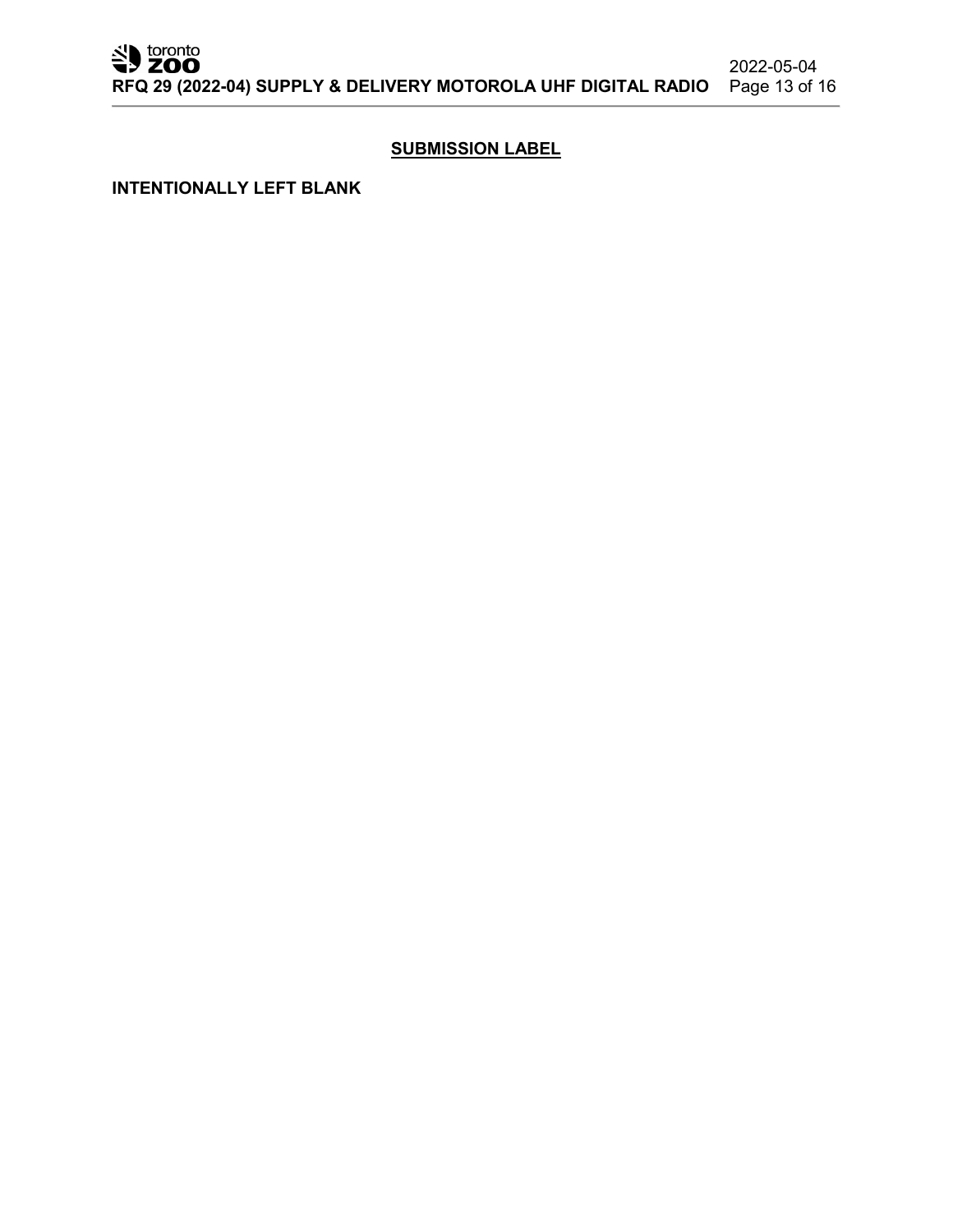### toronto 2022-05-04 **RFQ 29 (2022-04) SUPPLY & DELIVERY MOTOROLA UHF DIGITAL RADIO** Page 14 of 16

### **NOTICE OF NO BID**

### **INSTRUCTIONS:**

It is important to the Toronto Zoo to receive a reply from all invited bidders. If you are unable, or do not wish to submit a bid, please complete the following portions of this form. State your reason for not bidding by checking the applicable box(es) or by explaining briefly in the space provided. It is not necessary to return any other Request for Proposal/Quotation/Tender documents or forms. Please just return this completed form by fax or by mail prior to the official closing date. Purchasing and Supply Fax Number: (416) 392-6711.

٦

| A Proposal/Quotation/Tender is not submitted for the following reason(s): |                                                                      |
|---------------------------------------------------------------------------|----------------------------------------------------------------------|
| Project/quantity too large.                                               | Project/quantity too small.                                          |
| We do not offer services or<br>commodities to these requirements          | Cannot meet delivery or completion<br>requirement                    |
| We do not offer this service or<br>commodity.                             | Agreements with other company do not<br>permit us to sell directly.  |
| Cannot handle due to present<br>commitments.                              | Licensing restrictions                                               |
| Unable to bid competitively.                                              | We do not wish to bid on this service or<br>commodity in the future. |
| Insufficient information to prepare<br>quote/proposal/tender              | Specifications are not sufficiently defined                          |
| We are unable to meet bonding or<br>insurance requirements.               |                                                                      |

Other reasons or additional comments (please explain):

| <b>Company Name:</b>   |  |
|------------------------|--|
| <b>Address</b>         |  |
| <b>Contact Person:</b> |  |
| Signature of           |  |
| Company                |  |
| Representative:        |  |
| Date:                  |  |
| Phone Number:          |  |
| Email address          |  |
| Fax Number:            |  |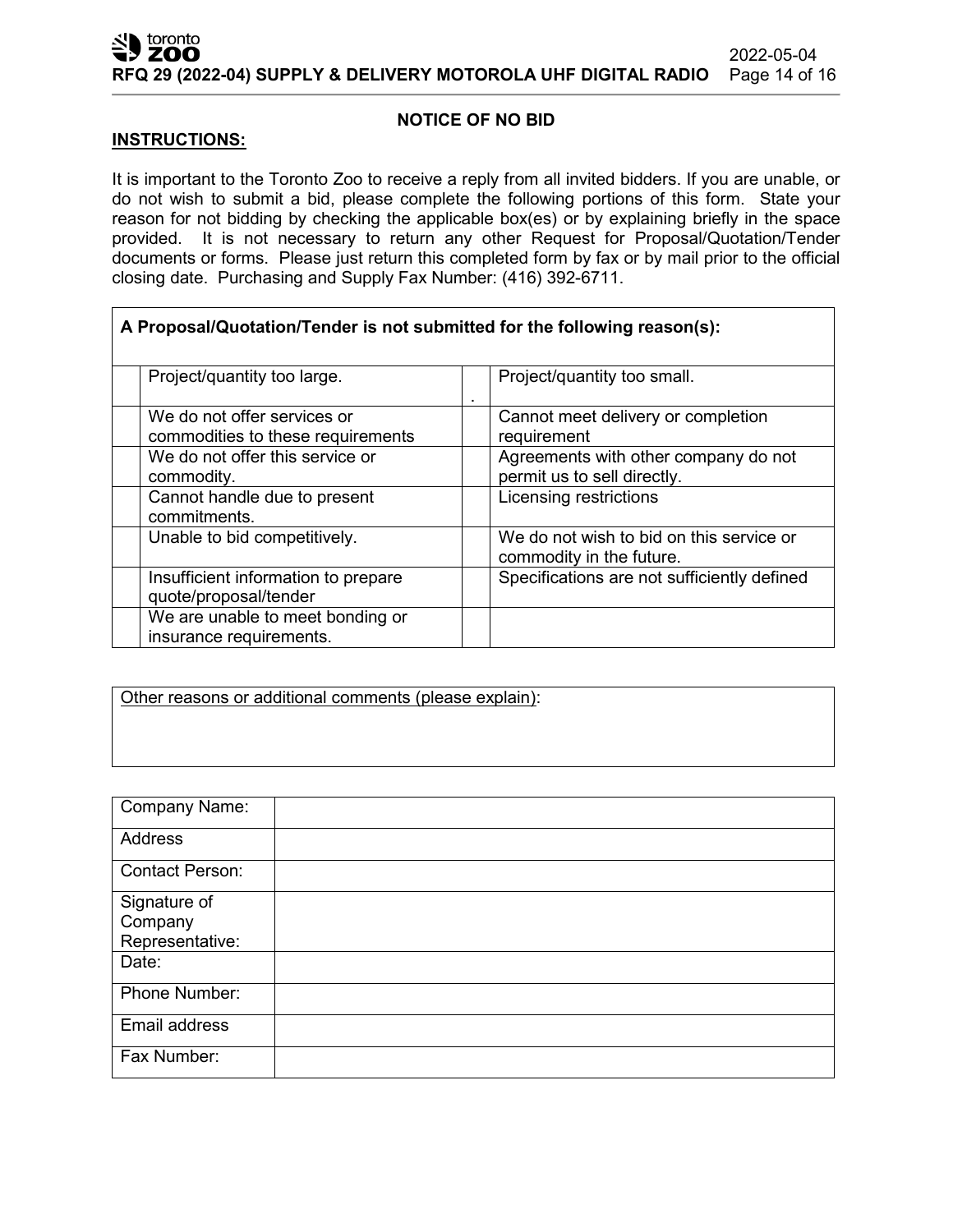

### **APPENDIX A - REFERENCE FORM**

Provide the names of three (3) client reference, noting contact person and telephone number for each that illustrate your company/organization's ability to supply and deliver the goods and/or services required by the Toronto Zoo that are subject to this RFQ within the past four (4) years.

| <b>Contact Name</b> | <b>Company name</b> | <b>Contact</b><br><b>Telephone</b> | <b>Description</b><br><b>Brief</b><br>of<br>goods/services provided | <b>Value of Contract</b> |
|---------------------|---------------------|------------------------------------|---------------------------------------------------------------------|--------------------------|
|                     |                     |                                    |                                                                     |                          |
|                     |                     |                                    |                                                                     |                          |
|                     |                     |                                    |                                                                     |                          |
|                     |                     |                                    |                                                                     |                          |
|                     |                     |                                    |                                                                     |                          |
|                     |                     |                                    |                                                                     |                          |
|                     |                     |                                    |                                                                     |                          |
|                     |                     |                                    |                                                                     |                          |
|                     |                     |                                    |                                                                     |                          |

By submitting this information, I/We hereby authorize the Toronto Zoo for this RFQ to contact the above listed individuals and companies to verify the information contained in my/our Quotation and to ask whatever questions the Toronto Zoo deems necessary to determine my/our suitability as a Bidder. The information obtained in these additional reference checks will be included in the evaluation of the RFQ submission